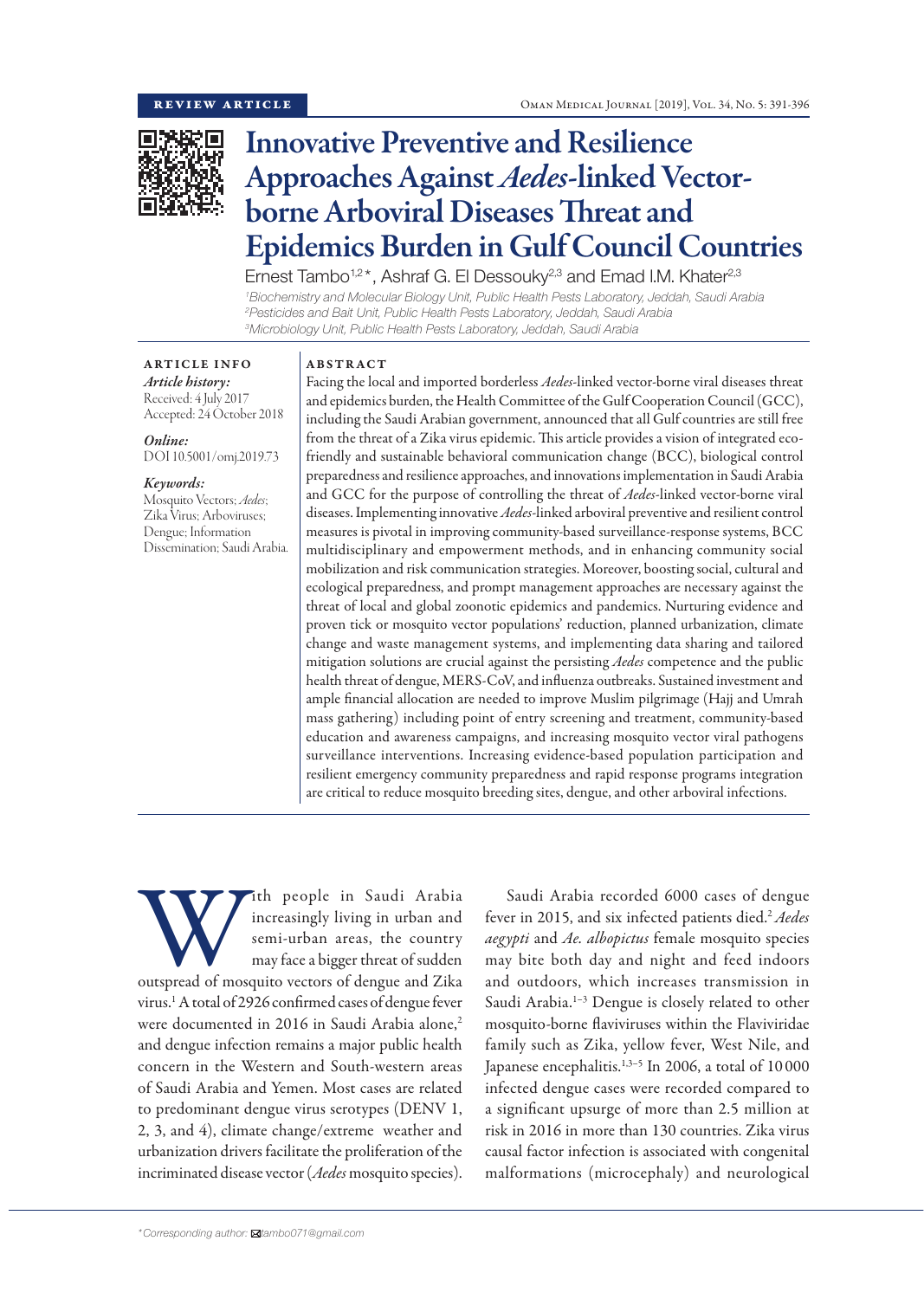

#### Figure 1: Flow chart of new integrated behavior communication change (BCC) and biological control approaches and strategies in dengue and other arboviral diseases control and elimination in Saudi Arabia and Gulf Cooperation Council.

complications (Guillain-Barré syndrome) in children and maternal health issues and remains a serious concern in neighboring *Aedes*-prone countries.<sup>1,4-6</sup>

The current integrated vector management (IVM) drawbacks and operational challenges to rid *A. aegypti* and *Ae. albopictus* female mosquitoes breeding sites and case management costs have been highlighted by the persistent and changing pattern of *Aedes sp*. 1,3,4,5,6 Understanding the drivers of mosquito abundance and competence, dengue and other arboviral infection threshold and seroconversion requires further research to elucidate viral host reservoirs and transmission routes (e.g., blood products transfusion, breastfeeding, transplacental, and sexual intercourse). Surveillance and monitoring of performance metrics are the keys to control and eliminate these viruses in Gulf Cooperation Council (GCC) *Aedes*-prone countries.<sup>1,2,5,6</sup>

Elucidating dengue and other emerging arboviral asymptomatic carriers, antigenic diversity and phylogenetic of DENV 1–4 and other arboviral diseases in Saudi Arabia, Yemen, and other Middle Eastern countries is crucial for timely prevention and case management strategies in Saudi citizens, Muslim pilgrims, and expatriate workers.<sup>7-10</sup>

Although the Health Committee of the GCC announced that all Gulf countries are free from Zika virus, innovative preventive and control methods are encouraged.11 A regional 'One Health' policy should comprise of innovative and sustainable vector prevention, environmental management, IVM, and care delivery solutions including enhanced community engagement and education, integration of new biocontrol approaches to law enforcement/ regulations, regular laboratory screening of mosquito/blood-borne arboviral diseases, quality standards integration, and preparedness and capacity building strategies. Such strategies are crucial to reduce adult and larval mosquito populations. Investment in research and development is required to guide novel, affordable, and effective strategies and tools for timely preparedness and emergency response/containment, point of care diagnostics, and safe and effective vaccines and drugs.

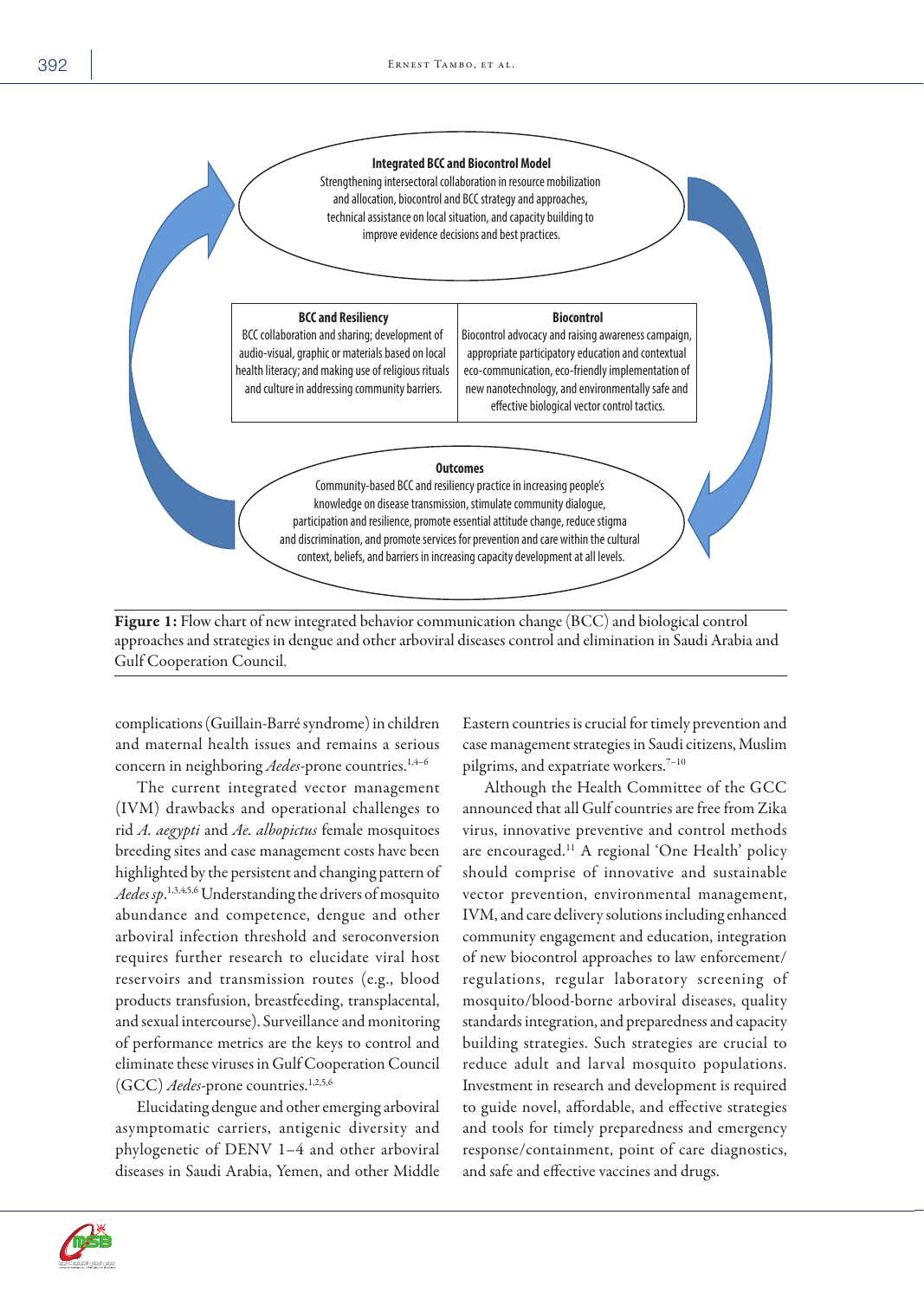This review seeks to highlight the urgent need to implement effective and contextual integrated ecofriendly behavioral communication change (BCC) and biocontrol approaches against persisting *Aedes* mosquitoes and other disease vectors including ticks, fleas, mites, and sandflies, which pose a significant public health threat in Saudi Arabia.

## *Improving community behavioral communication change approaches*

Fostering practical approaches for sustainable development in human/community awareness and improving BCC impact are important in reducing and eliminating the persistent public health threat of dengue and emerging arboviral diseases and their vectors. In achieving this goal, leveraging on the community-based 'One Health' approach is paramount in elucidating the relationship between animal-human and environment interactions. Also, there is a need to increase vulnerable populations awareness and for health education promotion in schools/universities, culture/faith-based, stands/ tribunes, and community/mass gatherings to improve people's knowledge of vector-borne and zoonotic diseases, incriminated vectors breeding habitats, biological behavior, disease transmission dynamics, and complications to develop robust and sustainable community-based sanitation and hygiene practices to combat arboviral/zoonotic disease temporal/spatial spread.9,11 Additionally, social media and traditional media options can be used to accelerate community awareness and health education outreach, and acceptance and participation with biocontrol reductionist methods.

Such an approach is vital to support policymaking and emergency response management teams, adequate resource allocation, sufficient and sustained supervision, and evaluation of integrated programs incorporating Muslim religious and cultural (tradition and custom) concepts and experiences to satisfy residents healthcare needs.<sup>9-12</sup> Community-based programs associated with governmental ministries, municipalities, social agencies, and interested stakeholders (health, education, environment, agriculture, irrigation, customs affairs, information, communication, and media) are needed to enhance community social mobilization and communication in Saudi Arabia, Oman, Yemen, UAE, Qatar, and Kuwait regarding the threat of dengue, Zika, and other arboviral diseases [Figure 1].<sup>1,2,10,13</sup>

## *Consolidating innovative and integrated biological control solutions implementation*

Increasing funding and financial allocations are crucial for the development and deployment of innovative biological control solutions, which includes scaling-up community-based programs for awareness and empowerment as an effective eco-friendly weapon against disease vectors.

Eco-friendly biological control measures, such as genetically modified mosquitoes artificially infected with Wolbachia — a bacterium that stops dengue placed in large water-storage reservoirs/tanks and rain fall streams were deployed successfully in *Aedes* vector control in China, Brazil, Singapore, and parts of America. Another biological control measure is the use of fish/copepod predators, which can prey upon, parasitize, and compete with the wild vector and reduce the target vector populations.<sup>2,14-16</sup> Deployment of genetically engineered mosquitoes, sugar toxic baits, and biologically new larvicide or adulticide agents' complements are crucial tools in improving biocontrol approaches and strategies and should be used in parallel with insecticide resistance monitoring and development of appropriate countermeasures.17–19 Strengthening local-tailored and proven effective communities' preventive and resilience methods coupled with educative approaches are needed in delivering vulnerable populations coverage against re/emerging public health threats (particularly maternalchild healthcare).13,14 Furthermore, adoption and adaptation of the CDC Pregnancy Risk Assessment Monitoring System to improve tracking and monitoring of Zika-related fetal development and birth defects, Guillain-Barré syndrome, and related motherhood and childhood complications in all endemic countries are highly recommended among the local population and expatriate workers. There is also need to establish green space to mitigate climate change as well as to develop a biodiversity conservation culture, which incorporates improved sanitation and drainage systems and mosquito repellants plants and waste management to develop a healthier environment. When introducing Wolbachia into urban or rural communities, it is important to understand mosquito host fitness and coexistence, the influence of biological competition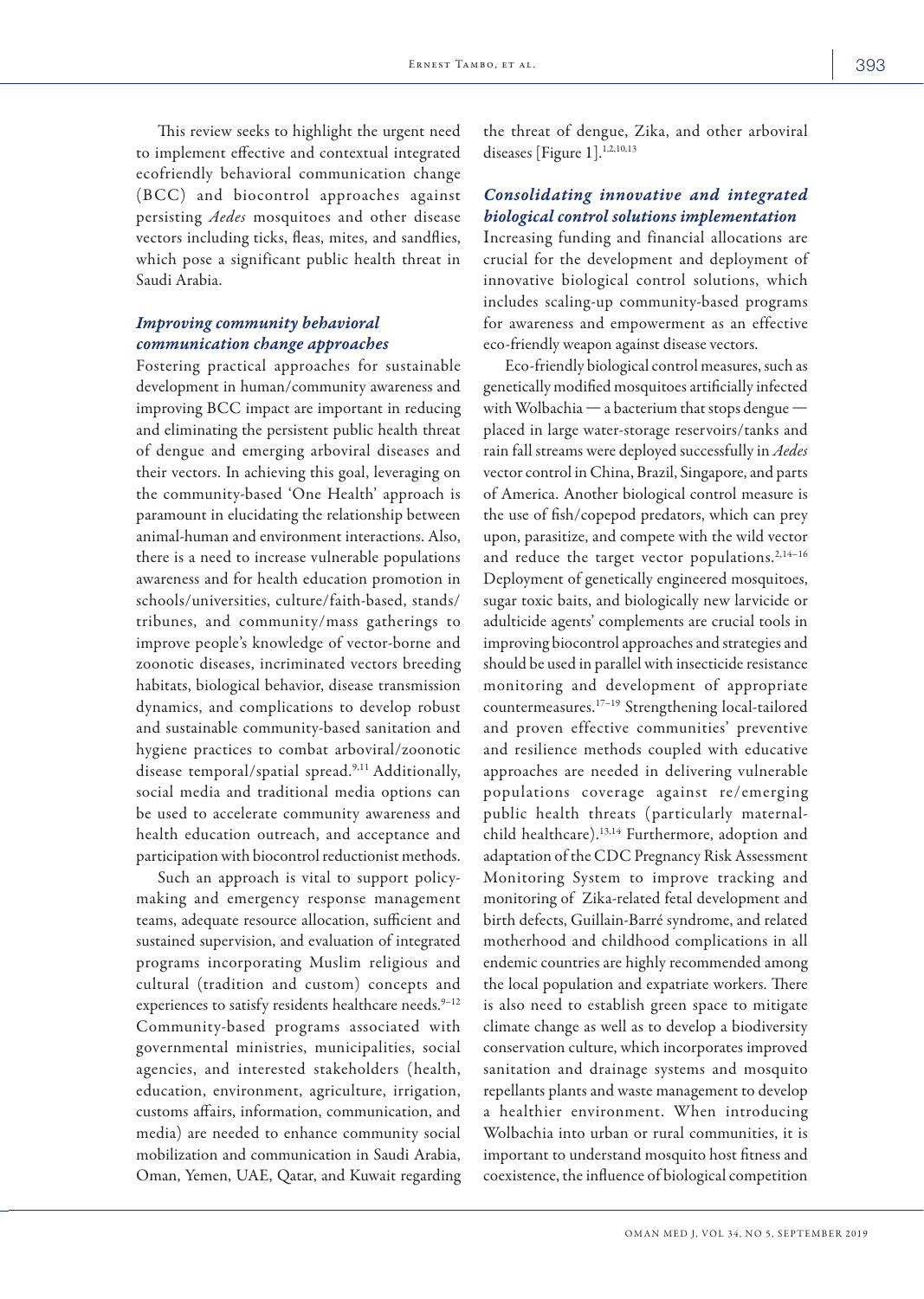outcomes, and the impact of vector competence as well as the ecological and bacterial profile in control and elimination.

# *Expanding sero-surveillance and response approaches implementation among the asymptomatic population at risk of arboviral diseases*

Expansion of field and laboratory sero-surveillance and research among asymptomatic populations at risk (including pilgrims, school children, and expatriate workers) is crucial in documenting and generating data on arboviral diseases prevalence and potential risk factors. This is vital to establish robust evidence-based and sustainable early warning indices, policy planning and prediction, response approaches, and action plans. Moreover, it is imperative to enhance quality data and data sharing for evidence community-based risk reduction tactics and management. Promoting community participation and education programs remain key prevention and elimination tactics particularly during annual Hajj and seasonal Umrah pilgrimage, which may need quarantine measures in place to protect tourists from tropical and subtropical endemic high-risk areas in the GCC, Central/ South America, Latin America, Asia-pacific, and Africa.10,13,14

It is worth noting that the use of window and door screens, air-conditioning, approved insect repellents (DEET and permethrin, which are safe and effective for pregnant women when used in accordance with the product label), and wearing long-sleeved shirts and long pants as protection against mosquito bites are the best prevention.<sup>2,4</sup>

## *Strengthening early warning system and risk communication to promote evidence-based preparedness and decision making*

The use of pilot surveillance stations for early warning detection of disease outbreak accompanied by efficient data analysis and the implementation of remote sensing technologies and geographical information system analysis to predict communities at risk and forecasting the spatial/temporal landscape occurrence of the disease incriminated vectors could be used to sustain control and eliminate the threat of arboviral diseases. The use of such a modeling approach is of vital importance to enhance community/government preparedness and

resilience tactics, pathogenic vector mapping, and implementing behavior change.

Integrating a contextual national 'One Health' approach is core in providing an integrated and improved understanding of human, animal, and environment interaction in tackling arboviral emerging threats and outbreaks. While concerted efforts in adapting the Sendai Framework Disaster Risk Reduction of United Nations is essential in reducing public health hazards, behavioral and environmental risks and implementing performancebased projects/programs that offer new opportunities for shared *Aedes* mosquitoes risk/burden reduction engagement in the GCC. Essentially, strengthening laboratory and epidemiological surveillance as well as insecticide resistance and monitoring *Aedes*  mosquito behavior changes is needed to elucidate vector exposure versus immune profile diversity and phylogeography. The approach relies on generating comprehensive data to formulate reliable, effective, and sustainable decision-making policies, which can be used to inform projects and interventions in different vulnerable settings. This includes updates to travel information to protect pilgrims of Hajj and Umrah, and prevention and control packages on Zika, Chikungunya, and dengue co-infections. It has been noted that improving proven conventional entomological indices surveillance and monitoring analysis (i.e., house index; percentage of households with larvae or pupae and container index; percentage of water-holding containers with larvae or pupae/ containers and Breteau index; number of positive containers with larvae or pupae per 100 households inspected) is crucial. In addition, fine risk mapping and early warning systems implementation should be done for timely case detection and monitoring, enhanced risk communication and rapid actions against emerging local and global circulating *Aedes*-linked dengue and arboviral diseases threats and pandemics in Saudi Arabia, the GCC, and worldwide.

# *Strengthening governmental/private research and development renewed commitment and investments*

Although laudable financial support has been devoted to fighting dengue, the threat of dengue and other arboviral diseases epidemic potential remains a public health concern locally and in the region. Promoting public-private stakeholders

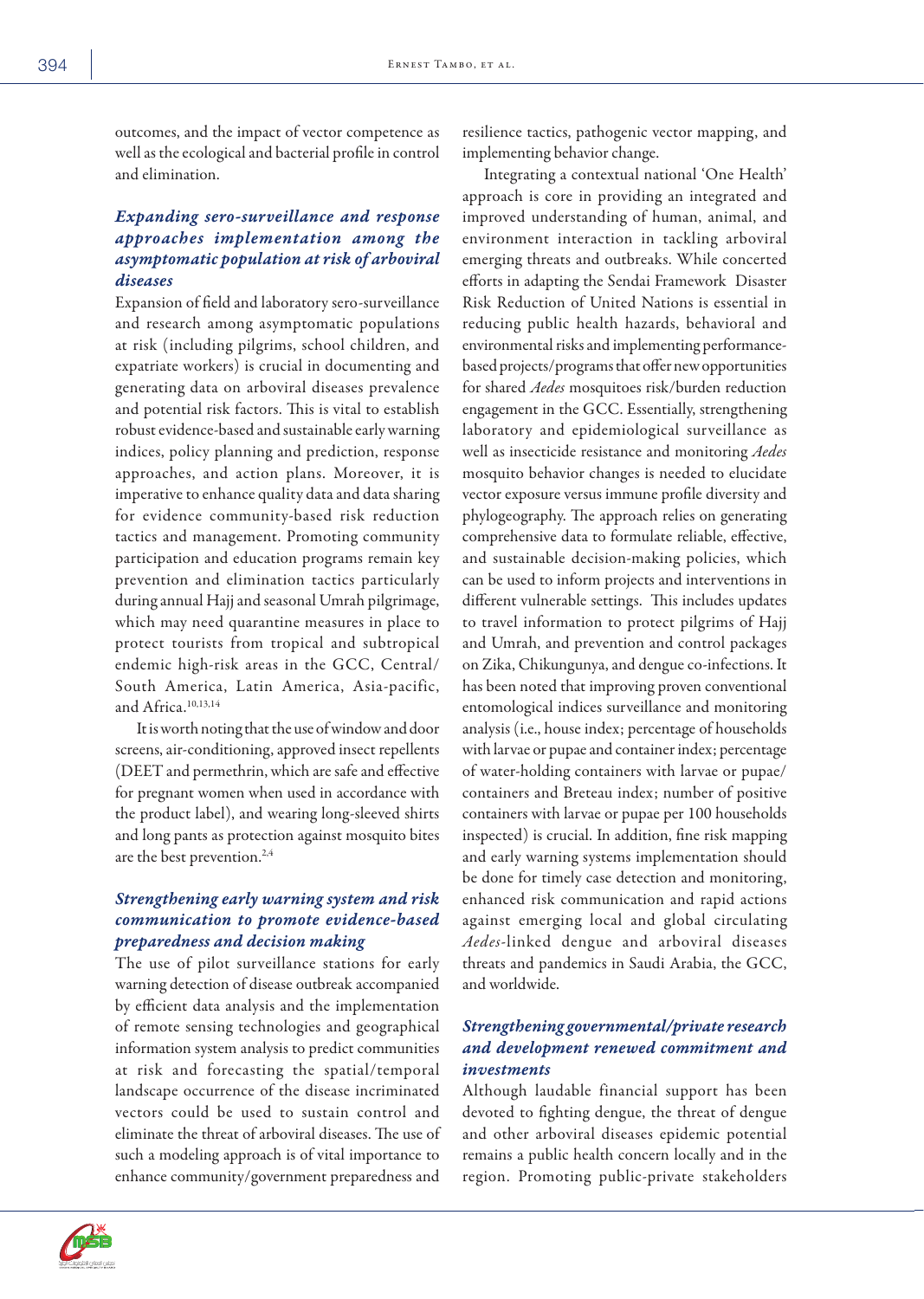partnership (e.g., health and environment providers, pharmaceutical companies, nongovernment organizations, and other sectors), renewed leadership commitment and investment in collaborative and participative research in regional biosecurity including ample funding of research and development is essential for more sensitive diagnostics and tailored cost-effective communitybased programs. Importantly, safe and effective dengue and Zika drugs and vaccines discovery for pilgrims/traveler immunization programs should remain a priority in curbing the global health security and other emerging pandemics.<sup>2,5,10,14,15,17,19</sup>

#### CONCLUSION

The threat of *Aedes*-linked vector-borne arboviral diseases epidemics represents a continuous and increasing public health concern in GCC countries. Strengthening robust, integrated preventive, and resilient multidisciplinary local and cross borders collaboration in resource mobilization and allocation is needed to scale-up integrated and sustainable *Aedes* vector control. Enhanced field epidemiological and laboratory importance surveillance is imperative to generate quality data and database sharing for evidence-based decisionmaking, biological control, and BCC approaches and targeted programs and interventions.

Establishing joint local and international experts, committee technical assistance to oversee, evaluate and monitor programs performance and impact on local dengue or potential pandemics threats situation and sustaining building capacity to improve alert warning alerts and best practices implementation is core.

Strategic inter-regional collaboration and contextual early detection and monitoring programs, including remote sensing/satellite and fine risk mapping analysis and safety practices monitoring, is crucial. Moreover, sustained community behavioral change, awareness, and resilience in emerging vector-borne diseases threat and epidemics innovations in control and eventual elimination in Saudi Arabia and its neighbor countries. Likewise, increasing monitoring and evaluation of single and multiple vector control projects in defining effective indicators and metrics of effectiveness and quality outcomes is crucial in promoting scale citizenry engagement and resilience in access to and uptake of sustained *Aedes*-related arboviral diseases preventive and control interventions.<sup>19</sup>

#### *Disclosure*

The authors declared no conflicts of interest. No funding was received for this study.

#### *Acknowledgements*

The authors would like to thank the Golden Eyes Ets. for the enabling environment and support.

#### references

- 1. Benelli G, Jeffries CL, Walker T. Biological control of mosquito vectors: past, present, and future. Insects 2016  $Oct; 7(4): E52.$
- 2. WHO. Dengue control. Biological control. 2016 [cited 2016 October 24]. Available from: http://www.who.int/ denguecontrol/control\_strategies/biological\_control/en/.
- 3. Petersen LR, Hayes EB. Westward ho?–The spread of West Nile virus. N Engl J Med 2004 Nov;351(22):2257-2259.
- 4. Tambo E, Chuisseu PD, Ngogang JY, Khater EI. Deciphering emerging Zika and dengue viral epidemics: Implications for global maternal-child health burden. J Infect Public Health 2016 May-Jun;9(3):240-250.
- 5. Hayes E. (2009). Zika virus outside Africa. Emerging Infectious Diseases 2009 Sep;15(9):1347.
- 6. Madani TA, Abuelzein TM, Al-Bar HM, Azhar EI, Kao M, Alshoeb HO, et al. Outbreak of viral hemorrhagic fever caused by dengue virus type 3 in Al-Mukalla, Yemen. BMC Infect Dis 2013 Mar;13(13):136.
- 7. Azhar EI, Hashem AM, El-Kafrawy SA, Abol-Ela S, Abd-Alla AM, Sohrab SS, et al. Complete genome sequencing and phylogenetic analysis of dengue type 1 virus isolated from Jeddah, Saudi Arabia. Virol J 2015 Jan;12:1.
- 8. Murugan K, Labeeba MA, Panneerselvam C, Dinesh D, Suresh U, Subramaniam J, et al. Aristolochia indica greensynthesized silver nanoparticles: A sustainable control tool against the malaria vector Anopheles stephensi? Res Vet Sci 2015 Oct;102(102):127-135.
- 9. Aziz AT, Al-Shami SA, Mahyoub JA, Hatabbi M, Ahmad AH, Md Rawi CS. Promoting health education and public awareness about dengue and its mosquito vector in Saudi Arabia. Parasit Vectors 2014 Nov;7:487.
- 10. Banneheke H, Paranavitane S, Jayasuriya V, Banneheka S. Perceived risk of dengue in ones' living environment as a determinant of behavior change through social mobilization and communication: evidence from a high risk area in Sri Lanka. J Arthropod Borne Dis 2016 Jan;10(3):392-402.
- 11. Al-Tawfiq JA, Gautret P, Benkouiten S, Memish ZA. Mass from the hajj. Ann Am Thorac Soc 2016 Jun;13(6):759-765.
- 12. Parveen S, Islam MS, Begum M, Alam MU, Sazzad HM, Sultana R, et al. It's not only what you say, it's also how you say it: communicating nipah virus prevention messages during an outbreak in Bangladesh. BMC Public Health 2016 Aug;16:726.
- 13. Sanchez L, Perez D, Cruz G, Castro M, Kourí G, Shkedy Z, et al. Intersectoral coordination, community empowerment and dengue prevention: six years of controlled interventions in Playa Municipality, Havana, Cuba. Trop Med Int Health 2009 Nov;14(11):1356-1364.
- 14. Adalja A, Sell TK, McGinty M, Boddie C. Genetically modified (GM) mosquito use to reduce mosquitotransmitted disease in the US: a community opinion survey. PLoS Curr. 2016 May 25;8.
- 15. Mains JW, Brelsfoard CL, Rose RI, Dobson SL. Female adult Aedes albopictus suppression by wolbachia-infected male mosquitoes. Sci Rep 2016 Sep;6:33846.
- 16. Murugan K, Priyanka V, Dinesh D, Madhiyazhagan P,